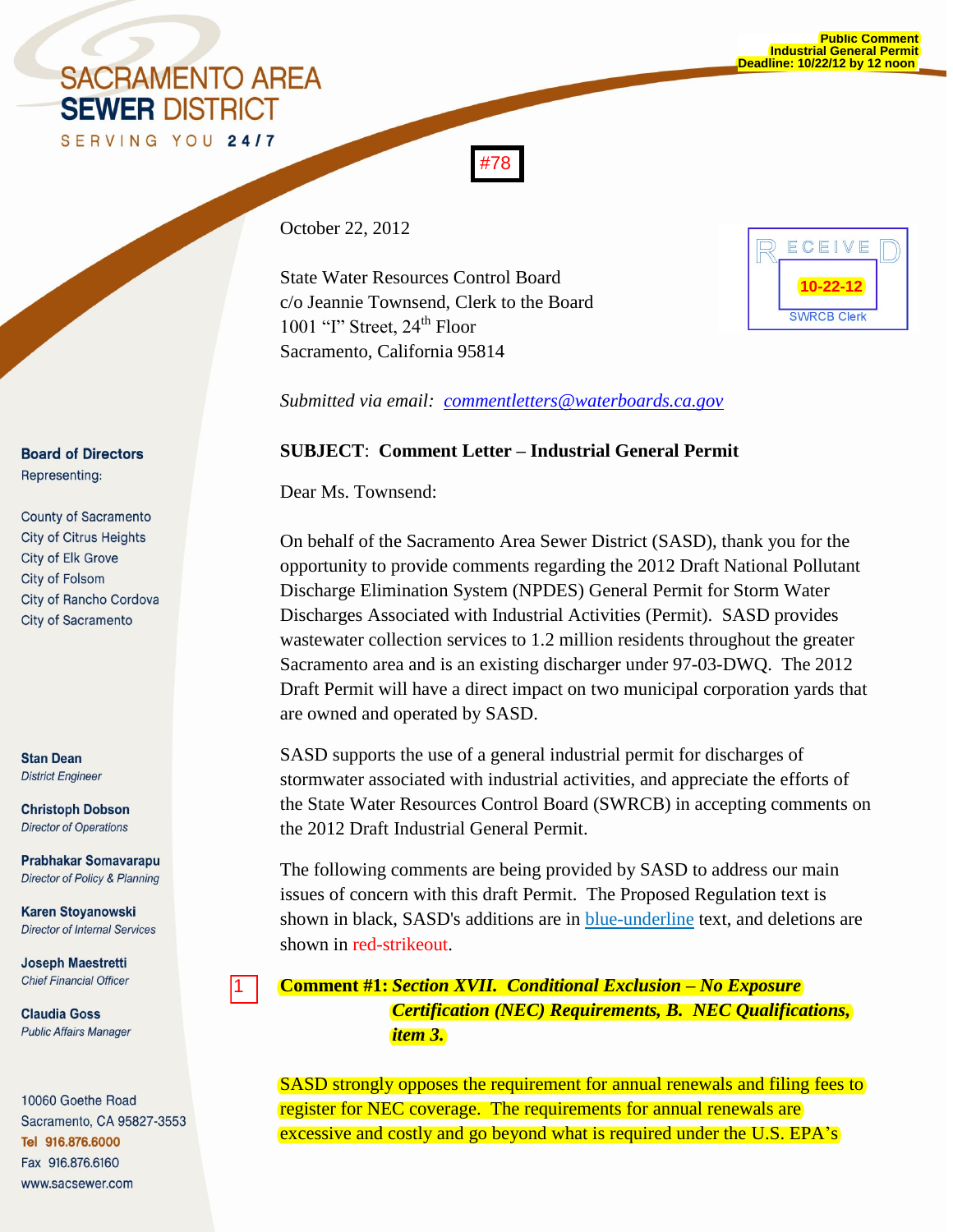State Water Resources Control Board October 22, 2012 Page 2

Multi Sector Industrial General Permit (MSGP). The MSGP, Section 1.5 Conditional Exclusion for No Exposure states: "You must submit a No Exposure Certification to EPA once every five years." Several of our neighboring states (i.e., Washington and Oregon) that follow the MSGP require NEC submittals every five years or when conditions change and no exposure no longer applies. In addition, these states do not impose a filing fee. We recommend that California take a similar approach and require NEC renewals once every five years or when specified conditions change, and eliminate any associated filing fees or minimize them to cover only those costs necessary. This will eliminate unnecessary administrative costs without compromise to permit compliance. The following edited language is provided for your consideration to section XVII, B., 3.:

*3. Register for NEC coverage by certifying that there are no discharges of storm water contaminated by exposure to Industrial Materials and Activities from areas of the facility subject to this General Permit, and certify that all unauthorized NSWDs have been eliminated and all authorized NSWDs satisfy the conditions of Section IV (Authorized NSWDs). NEC coverage and annual renewals are required requires payment of an annual fee once every five years in accordance with section 13260 1.5 of the Water Code U.S. EPA Multi Sector Industrial General Permit.* 

## **Comment #2:** *Section XI. Monitoring Requirements, C. Methods and Exceptions, 6. Sampling Frequency Reduction (SFR)* 2

SASD recommends that existing Dischargers, with NOI's issued under 97-03-DWQ that have historical sampling data for at least 8 consecutive sampling events and are in compliance with the NALs be eligible to certify and submit a SFR report via SMARTS when submitting the new NOI application under this draft Permit. This would allow consideration for a reduction in sampling frequency for existing dischargers who have demonstrated past consistent compliance with the proposed NALs and facilities who have demonstrated low risk. We propose the following text, as an example, for consideration:

*"d. Existing Dischargers that can demonstrate full compliance with the NALs under the term of 97-03-DWQ for 8, most recent, consecutive storm events as shown in their submitted annual reports are eligible to certify and submit a Sample Frequency Reduction (SFR) report via SMARTS when registering for the new NOI."*

SASD supports, in general, the California Stormwater Quality Association's (CASQA) comment letter and supporting documents associated with the review of the 2012 Draft Industrial General Permit released July 16, 2012. 3